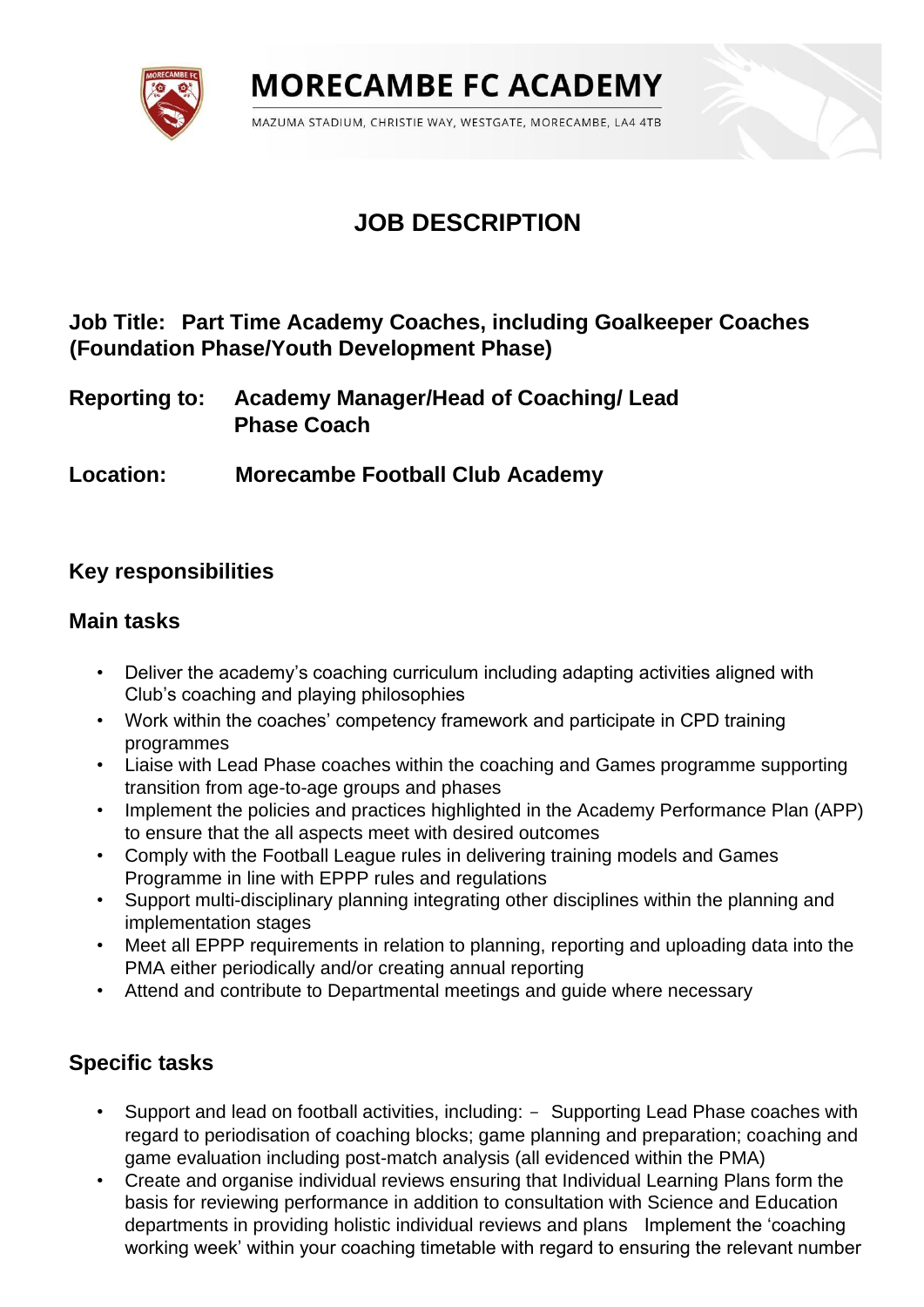of coaching hours are delivered, acknowledging intensities and frequencies, and the management of rest and recovery (plans should demonstrate that multi-disciplinary involvement is included)

- Ensure that 5-hours of CPD is achieved annually in keeping with the maintenance of the UEFA B/A qualification
- Ensure that you actively engage with the your individual coaching plan in line with the Head of Coaching development framework
- Implement the first-team playing and coaching strategies into the coaching curriculum and Games Programme
- Support early and late developers and include this aspect within squad management
- Take the responsibility for identifying squad, age and player development by reviewing periodic reports and performance clock data; this process should support and identify potential players moving into schoolboy contract stage
- Work within the player competency framework to determine that players are staying on track with the performance philosophies embedded into the club's objectives
- Work within the Club's safeguarding framework (inc. welfare) in ensuring compliance with safeguarding policies, supporting inductions, lifestyle management courses and exit and release strategies
- Ensure that you work within the Club's Equality and Diversity policy in maintaining equitable practices in supporting and delivering inclusive practices.

### **Person Specification**

- Demonstrates enthusiasm and is committed to achieving agreed objectives within Elite Performance Player Planning and Academy activities
- Effective at preparing, planning and implementing all aspects of academy administration that are aligned with whole-club objectives for coaching young talented football players
- A dynamic, hardworking and enthusiastic individual that is able to relate to all staff members and participants engaged in academy and coaching activities
- Proactive decision maker with excellent verbal and written communication skills that is effective in communicating across all departments within a multidisciplinary approach.
- Takes responsibility for ensuring a high quality of work and maintaining standards in line with the responsiveness needed for delivering against the club's coaching objectives and philosophies
- Is receptive to feedback about own behaviour, strengths and areas for improvement that identifies improvement strategies relating to academy coaching activities
- Displays a high level of confidentiality and transparency and is able to contribute to team meetings in a professional manner
- Displays an understanding of the academy's coaching curriculum and is able to transfer and communicate information in an informative and constructive manner
- Understands the importance about Health & Safety principles and practice and safeguarding in the delivery of academy coaching and match activities